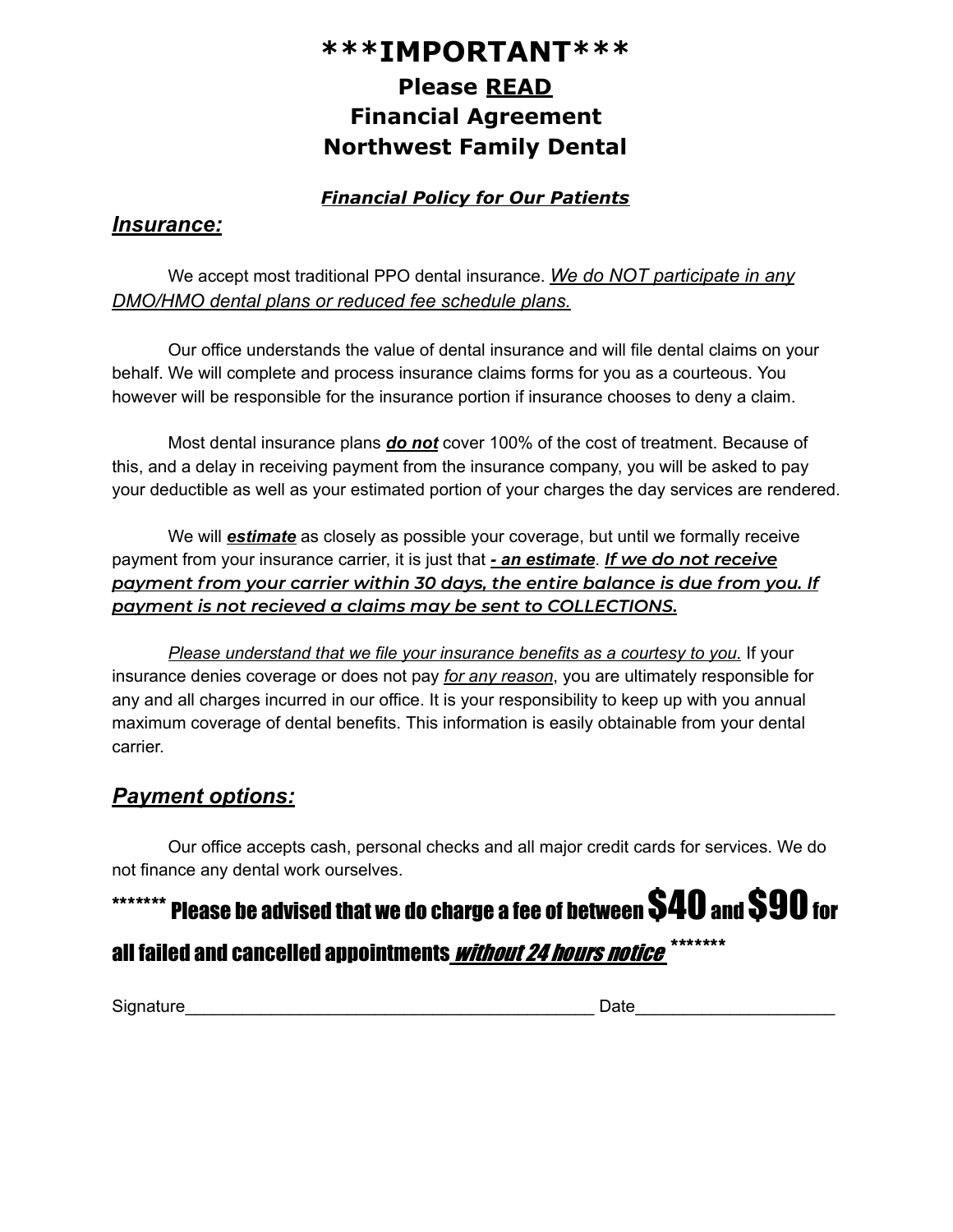### **NORTHWEST FAMILY DENTAL 6708 Azle Ave Suite 100, Fort Worth, Texas 76135 817-237-3232**

#### **Patient Information**

| Date: $\frac{1}{\sqrt{2\pi}}$                                                                  |                                                                                                  |                            |                            |                                                                      |                            |  |  |
|------------------------------------------------------------------------------------------------|--------------------------------------------------------------------------------------------------|----------------------------|----------------------------|----------------------------------------------------------------------|----------------------------|--|--|
|                                                                                                |                                                                                                  |                            | Middle Initial:            |                                                                      |                            |  |  |
|                                                                                                |                                                                                                  |                            |                            |                                                                      |                            |  |  |
| Home Phone: $(\_\_\_\_\_\_\_\_$                                                                |                                                                                                  |                            | Cell Phone: ( ) -          |                                                                      |                            |  |  |
| $\Box$ Male $\Box$ Female<br>Sex:                                                              |                                                                                                  |                            |                            | Marital Status:: □ Married □ single □ Divorced □ Separated □ widowed |                            |  |  |
| Birth Date: ________ /___________/___________                                                  |                                                                                                  |                            |                            |                                                                      |                            |  |  |
| Email:<br>Ethnicity: $\Box$ African American $\Box$ Asian                                      |                                                                                                  | □ Caucasian                | $\Box$ Hispanic            | $\Box$ Other                                                         |                            |  |  |
|                                                                                                |                                                                                                  |                            |                            |                                                                      |                            |  |  |
|                                                                                                |                                                                                                  |                            |                            |                                                                      |                            |  |  |
|                                                                                                |                                                                                                  |                            |                            |                                                                      |                            |  |  |
|                                                                                                |                                                                                                  |                            |                            |                                                                      |                            |  |  |
|                                                                                                |                                                                                                  | <b>Medical History</b>     |                            |                                                                      |                            |  |  |
| Are you under a physician's Care now?                                                          |                                                                                                  | $\Box$ Yes $\Box$ No       | Immune Compromised?        |                                                                      | $\Box$ Yes $\Box$ No       |  |  |
| Do you use controlled substances?                                                              |                                                                                                  | $\Box$ Yes $\Box$ No       |                            | Have ever had head/neck injury?                                      | $\Box$ Yes $\Box$ No       |  |  |
| Do you or have you taken Phen-Fen or Redux?                                                    |                                                                                                  | $\Box$ Yes $\Box$ No       | Are you on a special Diet? |                                                                      | $\Box$ Yes $\Box$ No       |  |  |
| Do you have or have you had any of the following? Answer Yes or NO, please DO Not leave BLank: |                                                                                                  |                            |                            |                                                                      |                            |  |  |
| AIDS / HIV                                                                                     | $\Box$ Yes $\Box$ No                                                                             | Depression / Bipolar       | $\Box$ Yes $\Box$ No       | Kidney problems                                                      | $\Box$ Yes $\Box$ No       |  |  |
| Alcoholism                                                                                     | $\Box$ Yes $\Box$ No                                                                             | Diabetes                   | $\Box$ Yes $\Box$ No       | Leukemia                                                             | $\Box$ Yes $\Box$ No       |  |  |
| Allergy / Hay fever                                                                            | $\Box$ Yes $\Box$ No                                                                             | Drug Addiction             | $\Box$ Yes $\Box$ No       | Liver Disease                                                        | $\Box$ Yes $\Box$ No       |  |  |
| Alzheimer's Disease                                                                            | $\Box$ Yes $\Box$ No                                                                             | <b>Eating Disorder</b>     | $\Box$ Yes $\Box$ No       | Low Blood Sugar                                                      | $\Box$ Yes $\Box$ No       |  |  |
| Anemia                                                                                         | $\Box$ Yes $\Box$ No                                                                             | Epilepsy / Seizures        | $\Box$ Yes $\Box$ No       | Lupus                                                                | $\Box$ Yes $\Box$ No       |  |  |
| <b>Artificial Heart Valve</b>                                                                  | $\Box$ Yes $\Box$ No                                                                             | <b>Excessive Bleeding</b>  | $\Box$ Yes $\Box$ No       | Nervousness / Anxiety                                                | $\Box$ Yes $\Box$ No       |  |  |
| Artificial Joint                                                                               | $\Box$ Yes $\Box$ No                                                                             | Fainting/Dizziness         | $\Box$ Yes $\Box$ No       | Psychiatric Care                                                     | $\Box$ Yes $\Box$ No       |  |  |
| Asthma                                                                                         | $\Box$ Yes $\Box$ No                                                                             | Head/ Neck/Back Pain       | $\Box$ Yes $\Box$ No       | <b>Radiation Treatments</b>                                          | $\Box$ Yes $\Box$ No       |  |  |
| <b>Breathing Problem</b>                                                                       | $\Box$ Yes $\Box$ No                                                                             | <b>Heart Disease</b>       | $\Box$ Yes $\Box$ No       | <b>Rheumatic Fever</b>                                               | $\Box$ Yes $\Box$ No       |  |  |
| Cancer                                                                                         | $\Box$ Yes $\Box$ No                                                                             | Heart Murmur               | $\Box$ Yes $\Box$ No       | Scarlet fever                                                        | $\Box$ Yes $\Box$ No       |  |  |
| Chemotherapy                                                                                   | $\square$ Yes $\square$ No                                                                       | Heart Pacemaker            | $\square$ Yes $\square$ No | Sinus Trouble                                                        | $\Box$ Yes $\Box$ No       |  |  |
| <b>Chest Pains</b>                                                                             | $\Box$ Yes $\Box$ No                                                                             | <b>Hepatitis A</b>         | $\Box$ Yes $\Box$ No       | Stroke                                                               | $\square$ Yes $\square$ No |  |  |
| Cold Sore / Fever Blister                                                                      | $\Box$ Yes $\Box$ No                                                                             | Hepatitis B or C           | $\Box$ Yes $\Box$ No       | <b>Thyroid Disease</b>                                               | $\Box$ Yes $\Box$ No       |  |  |
| Congenital Heart Defect                                                                        | $\Box$ Yes $\Box$ No                                                                             | <b>High Blood Pressure</b> | $\Box$ Yes $\Box$ No       | Tuberculosis                                                         | $\Box$ Yes $\Box$ No       |  |  |
| <b>Cortisone Medicine</b>                                                                      | $\Box$ Yes $\Box$ No                                                                             | <b>HPV</b>                 | $\Box$ Yes $\Box$ No       | <b>Bacterial Endocarditis</b>                                        | $\Box$ Yes $\Box$ No       |  |  |
| <b>Women Only:</b>                                                                             | Are you pregnant or trying to get pregnant? $\Box$ Yes $\Box$ No<br>Are You Nursing ? □ Yes □ No |                            |                            |                                                                      |                            |  |  |

**Please describe any serious illness, injury, hospitalization, or surgeries:**

\_\_\_\_\_\_\_\_\_\_\_\_\_\_\_\_\_\_\_\_\_\_\_\_\_\_\_\_\_\_\_\_\_\_\_\_\_\_\_\_\_\_\_\_\_\_\_\_\_\_\_\_\_\_\_\_\_\_\_\_\_\_\_\_\_\_\_\_\_\_\_\_\_\_\_\_\_\_\_\_\_\_\_\_\_\_\_\_\_\_\_\_\_\_\_\_\_\_\_\_\_\_\_\_\_

\_\_\_\_\_\_\_\_\_\_\_\_\_\_\_\_\_\_\_\_\_\_\_\_\_\_\_\_\_\_\_\_\_\_\_\_\_\_\_\_\_\_\_\_\_\_\_\_\_\_\_\_\_\_\_\_\_\_\_\_\_\_\_\_\_\_\_\_\_\_\_\_\_\_\_\_\_\_\_\_\_\_\_\_\_\_\_\_\_\_\_\_\_\_\_\_\_\_\_\_\_\_\_\_\_

\_\_\_\_\_\_\_\_\_\_\_\_\_\_\_\_\_\_\_\_\_\_\_\_\_\_\_\_\_\_\_\_\_\_\_\_\_\_\_\_\_\_\_\_\_\_\_\_\_\_\_\_\_\_\_\_\_\_\_\_\_\_\_\_\_\_\_\_\_\_\_\_\_\_\_\_\_\_\_\_\_\_\_\_\_\_\_\_\_\_\_\_\_\_\_\_\_\_\_\_\_\_\_\_\_

 $\mathcal{L}_\mathcal{L} = \mathcal{L}_\mathcal{L} = \mathcal{L}_\mathcal{L} = \mathcal{L}_\mathcal{L} = \mathcal{L}_\mathcal{L} = \mathcal{L}_\mathcal{L} = \mathcal{L}_\mathcal{L} = \mathcal{L}_\mathcal{L} = \mathcal{L}_\mathcal{L} = \mathcal{L}_\mathcal{L} = \mathcal{L}_\mathcal{L} = \mathcal{L}_\mathcal{L} = \mathcal{L}_\mathcal{L} = \mathcal{L}_\mathcal{L} = \mathcal{L}_\mathcal{L} = \mathcal{L}_\mathcal{L} = \mathcal{L}_\mathcal{L}$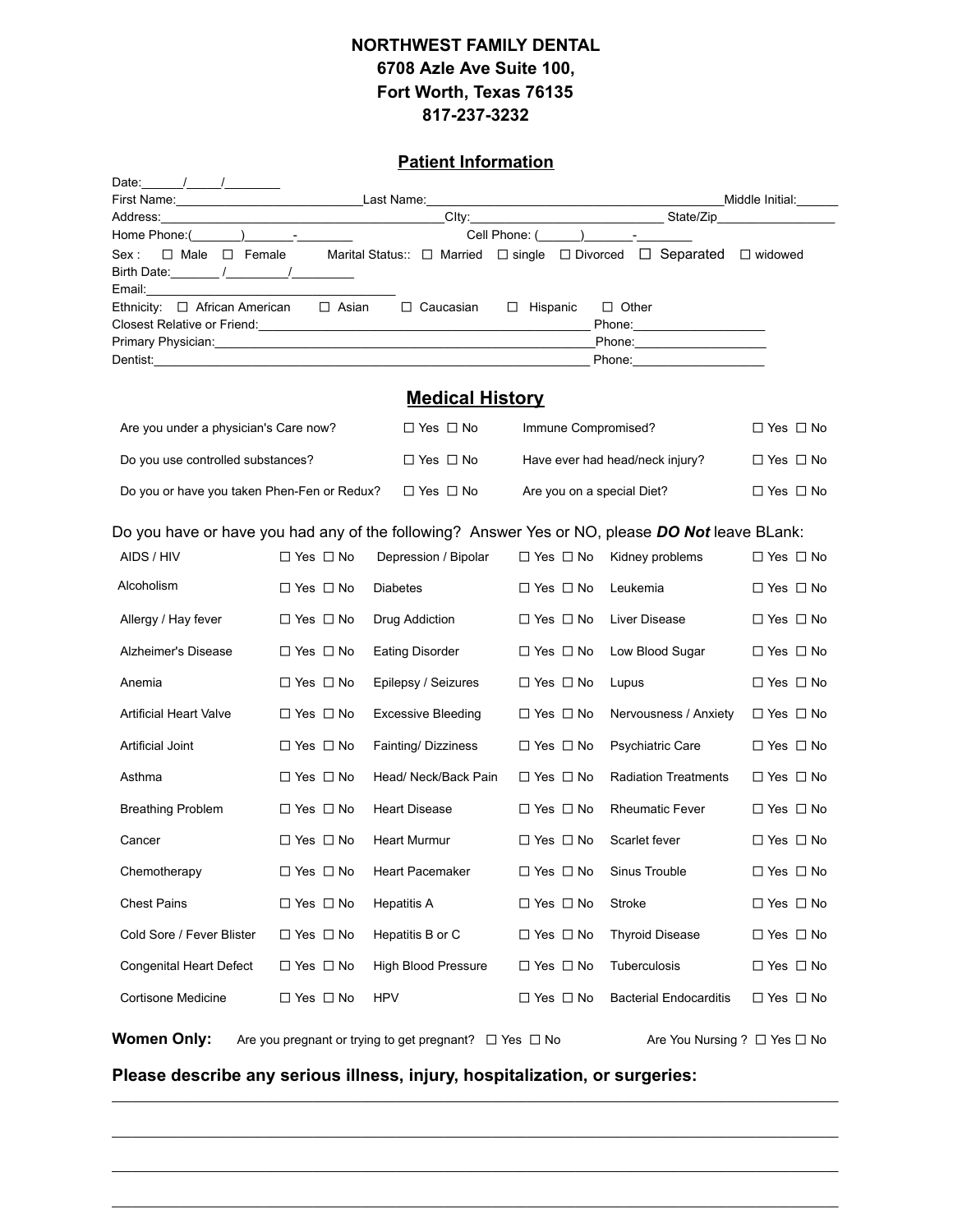#### **MEDICATION QUESTIONNAIRE**

#### Please list all medications that you take, including PRESCRIPTION, HERBAL, and OVER THE COUNTER.

| Medication | Reason Taking | Office Use Only |
|------------|---------------|-----------------|
|            |               |                 |
|            |               |                 |
|            |               |                 |
|            |               |                 |
|            |               |                 |
|            |               |                 |

Are you allergic to any of the following?

|                                |  | □Aspirin □Penicillin □Codeine □Acrylic □Latex □Local Anesthetics □Other: |  |
|--------------------------------|--|--------------------------------------------------------------------------|--|
| If yes, what kind of reaction? |  |                                                                          |  |

#### **DENTAL QUESTIONNAIRE**

| Smoke or use smokeless tobacco                                                   | $\Box Y$ es $\Box$ No | Brush at least once a day             | $\Box Y$ es $\Box$ No |  |  |  |
|----------------------------------------------------------------------------------|-----------------------|---------------------------------------|-----------------------|--|--|--|
| Bite/chew lips or cheeks                                                         | $\Box Y$ es $\Box$ No | Use fluoride toothpaste               | $\Box Y$ es $\Box$ No |  |  |  |
| Have dentures that fit poorly                                                    | $\Box$ Yes $\Box$ No  | Floss at least once each day          | $\Box$ Yes $\Box$ No  |  |  |  |
| Have a history of oral cancer                                                    | $\Box$ Yes $\Box$ No  | Drink tap water that has fluoride     | $\Box Y$ es $\Box$ No |  |  |  |
| Have frequent dry mouth                                                          | $\Box$ Yes $\Box$ No  | Drink bottled water only              | $\Box Y$ es $\Box$ No |  |  |  |
| Clench or grind teeth                                                            | $\Box$ Yes $\Box$ No  | Have regular dental visits            | $\Box Y$ es $\Box$ No |  |  |  |
| Need to improve nutrient/vitamin intake                                          | $\Box$ Yes $\Box$ No  | Have dental implants                  | $\Box Y$ es $\Box$ No |  |  |  |
| Have a family history of gum disease                                             | $\Box$ Yes $\Box$ No  | Have chronic TMJ (jaw) problems       | $\Box Y$ es $\Box$ No |  |  |  |
| Gums bleed when brushing or flossing                                             | $\Box$ Yes $\Box$ No  | Have oral piercing(s)                 | $\Box Y$ es $\Box$ No |  |  |  |
| Have more than 2 alcoholic drinks per day                                        | $\Box$ Yes $\Box$ No  | Are you nervous about having          |                       |  |  |  |
| Use alcohol based mouth rinse                                                    | $\Box$ Yes $\Box$ No  | dental treatment?                     | $\Box$ Yes $\Box$ No  |  |  |  |
| (Listerine/Scope)                                                                |                       | Have you had a bad experience         |                       |  |  |  |
| Are you having any oral pain or dental                                           | $\Box$ Yes $\Box$ No  | in the dental office?                 | $\Box Y$ es $\Box$ No |  |  |  |
| discomfort at this time?                                                         |                       |                                       |                       |  |  |  |
| When you play contact sports, do you use a mouth guard? $\square$ Yes            |                       | $\Box$ Not applicable<br>$\square$ No |                       |  |  |  |
| When did you last have a dental exam?________________Dental work________________ |                       | Teeth cleaned                         |                       |  |  |  |
| What type of toothbrush do you use? Soft Medium                                  |                       | Hard                                  |                       |  |  |  |
| What toothpaste do you use?            What other hygiene aids do you use?       |                       |                                       |                       |  |  |  |
| What is the main reason for your visit today?                                    |                       |                                       |                       |  |  |  |
|                                                                                  |                       |                                       |                       |  |  |  |

To the best of my knowledge, the questions on this form have been accurately answered. I understand that providing incorrect information can be dangerous to my (or patient's) health. *It is my responsibility to inform Northwest Family Dental of any changes in my medical status*. If the patient is under 18 years of age we ask that the parent/guardian stay at the dental office while treatment is rendered. *Parent/guardian must sign for patients under the age of 18.*

| Date | Patient/Guardian Signature | <b>FD</b> | <b>RDA</b> | <b>RDH</b> | <b>DDS</b> |
|------|----------------------------|-----------|------------|------------|------------|
|      |                            |           |            |            |            |
|      |                            |           |            |            |            |
|      |                            |           |            |            |            |
|      |                            |           |            |            |            |
|      |                            |           |            |            |            |